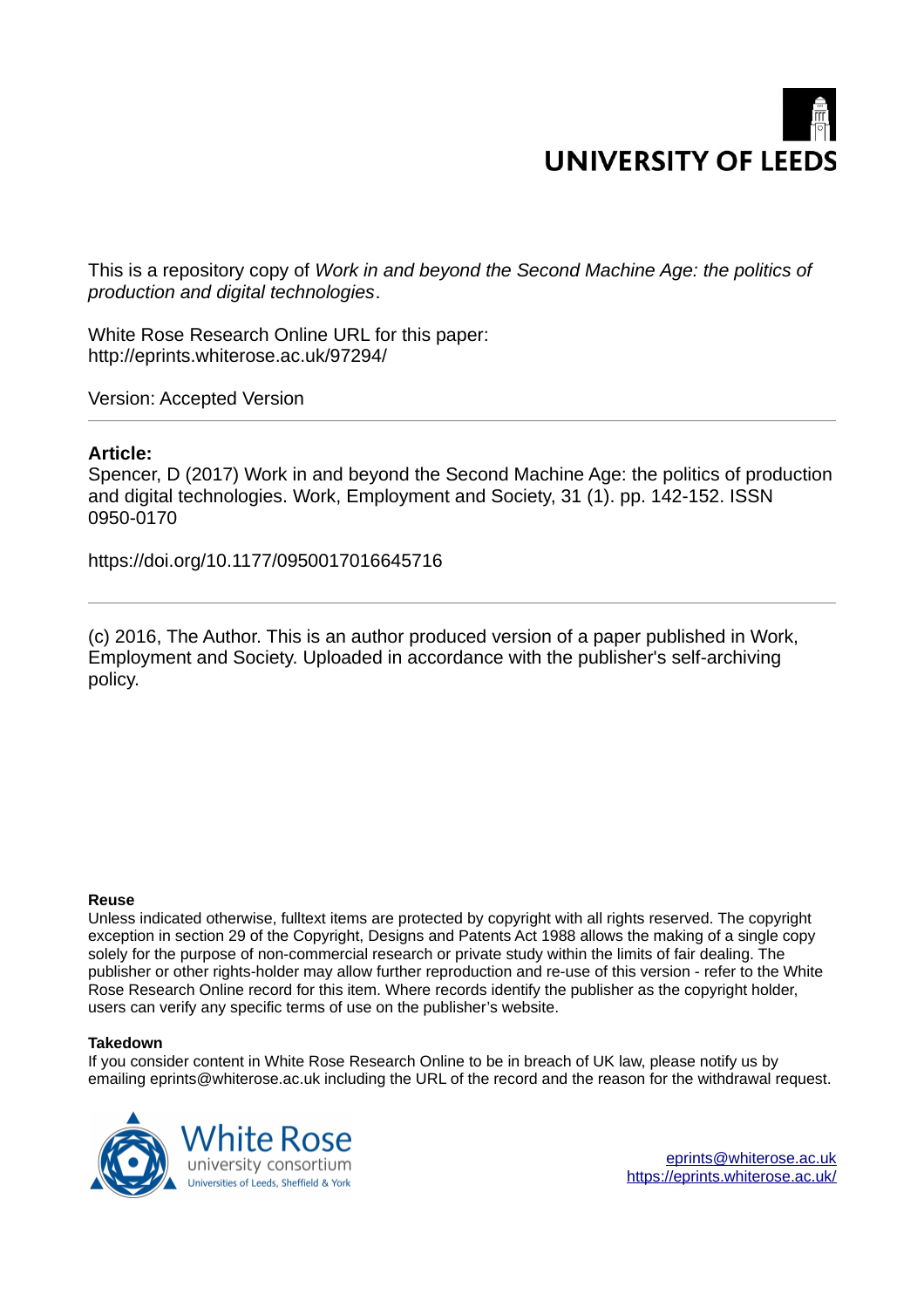# **Work in and beyond the Second Machine Age: the politics of production and digital**

**technologies** 

**David Spencer**

**University of Leeds** 

**Forthcoming in** *Work, Employment, and Society*

#### *Abstract*

Erik Brynjolfsson and Andrew McAfee, in their widely read and politically impactful book, *The Second Machine Age* (2014), highlight the costs and benefits of digital technologies for the volume and quality of work and identify reforms designed to ensure that digital technologies deliver net advantages to workers and society more generally. This article offers a critique of their thesis. Specifically, it criticises the authors for their neglect of the nexus between the politics of production and digital technologies. They fail, in short, to grasp the importance of power relations for the form, direction, and outcomes of digital technologies. The article argues for an alternative view of the progress of digital technologies that is rooted in an understanding of the political economy of capitalism. In this respect, it draws on and applies ideas and concepts from Marxian political economy.

**Keywords:** capitalism, digital technologies, future of work, politics of production, Second Machine Age

-

<sup>\*</sup> Professor of Economics and Political Economy, Economics Division, Leeds University Business School, University of Leeds, Leeds, LS2 9JT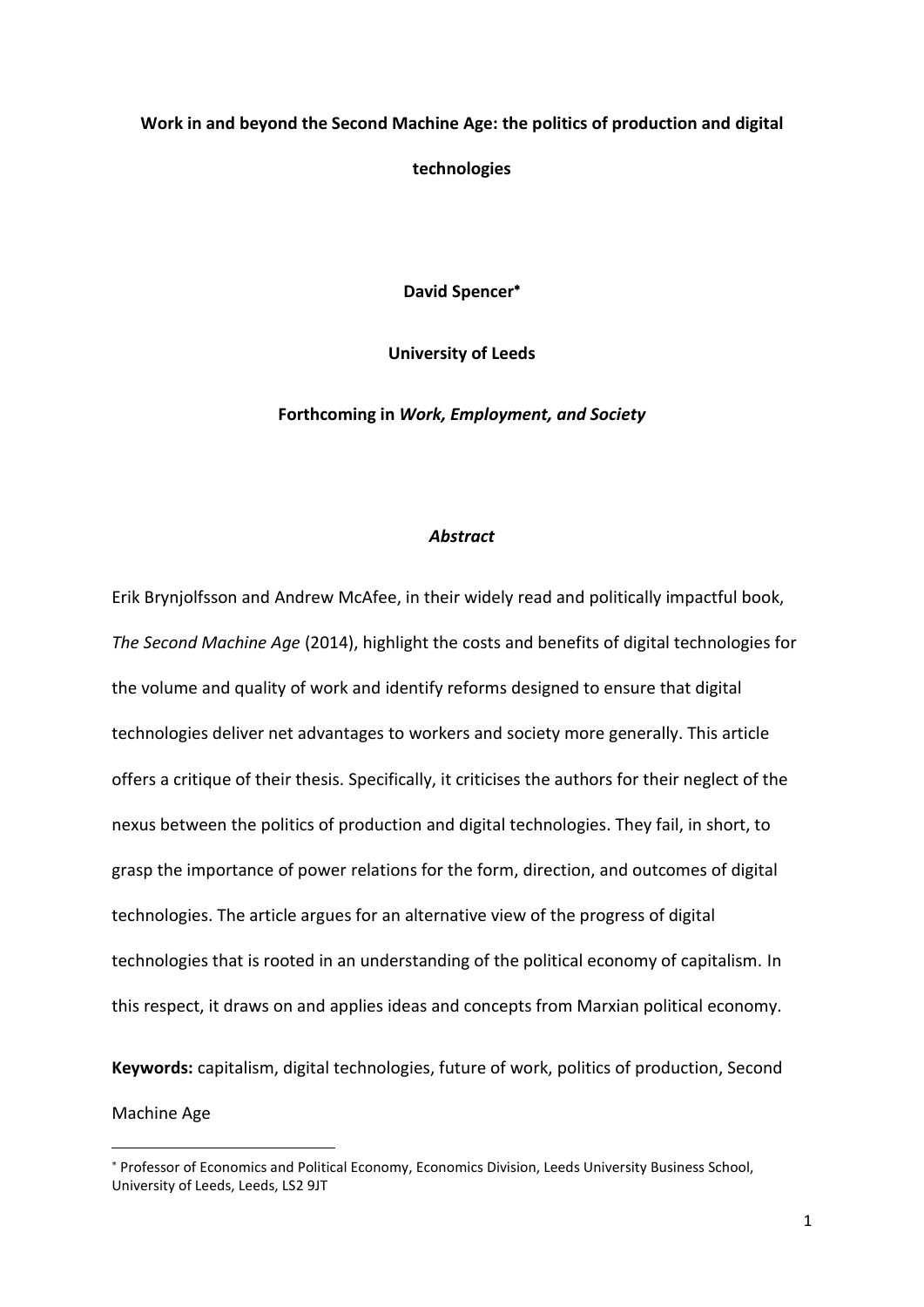#### **Introduction**

-

Erik Brynjolfsson and Andrew McAfee's acclaimed book, *The Second Machine Age* (2014), offers a sober but ultimately hopeful vision of the progress of new and emerging digital technologies in society. They reflect on the development of digital technologies such as driverless cars and 3D printers and highlight the huge implications of these technologies for the future of work. On the one hand, advances in digital technologies are going to sweep away many existing jobs, leading to potentially higher unemployment and greater inequality. On the other hand, such advances bring forth the possibility of a bountiful future of less toil, more creative work, and greater human freedom. Brynjolfsson and McAfee set out in their book the kind of reforms required to secure a better future for work and workers in the Second Machine Age.

Brynjolfsson and McAfee's book has been widely covered in the media and in politics. The term 'The Second Machine Age' has become something of a byword for the new technological revolution that society is now living through - a simple Google Search of the above term at the time of writing (February 2016), for example, revealed 296,000 results, illustrating the wide influence of the book's lexicon. The book was shortlisted for the *Financial Times* and McKinsey business book of the year award in 2014 and is listed as a *New York Times*, *Wall Street Journal*, and *Washington Post* bestseller, indicating its broader appeal outside of academia. In the political realm, the authors have promoted the ideas contained in their book at various high profile gatherings including the 2015 and 2016 World Economic Forums in Davos (McAfee, 2015; Klein, 2016). Some prominent public figures e.g. Andrew Haldane (2015), Chief Economist of the Bank of England - have also invoked the

<sup>\*</sup>I am very grateful for the comments of three anonymous referees and an Editor of this journal on previous versions of the article. Remaining errors are my own.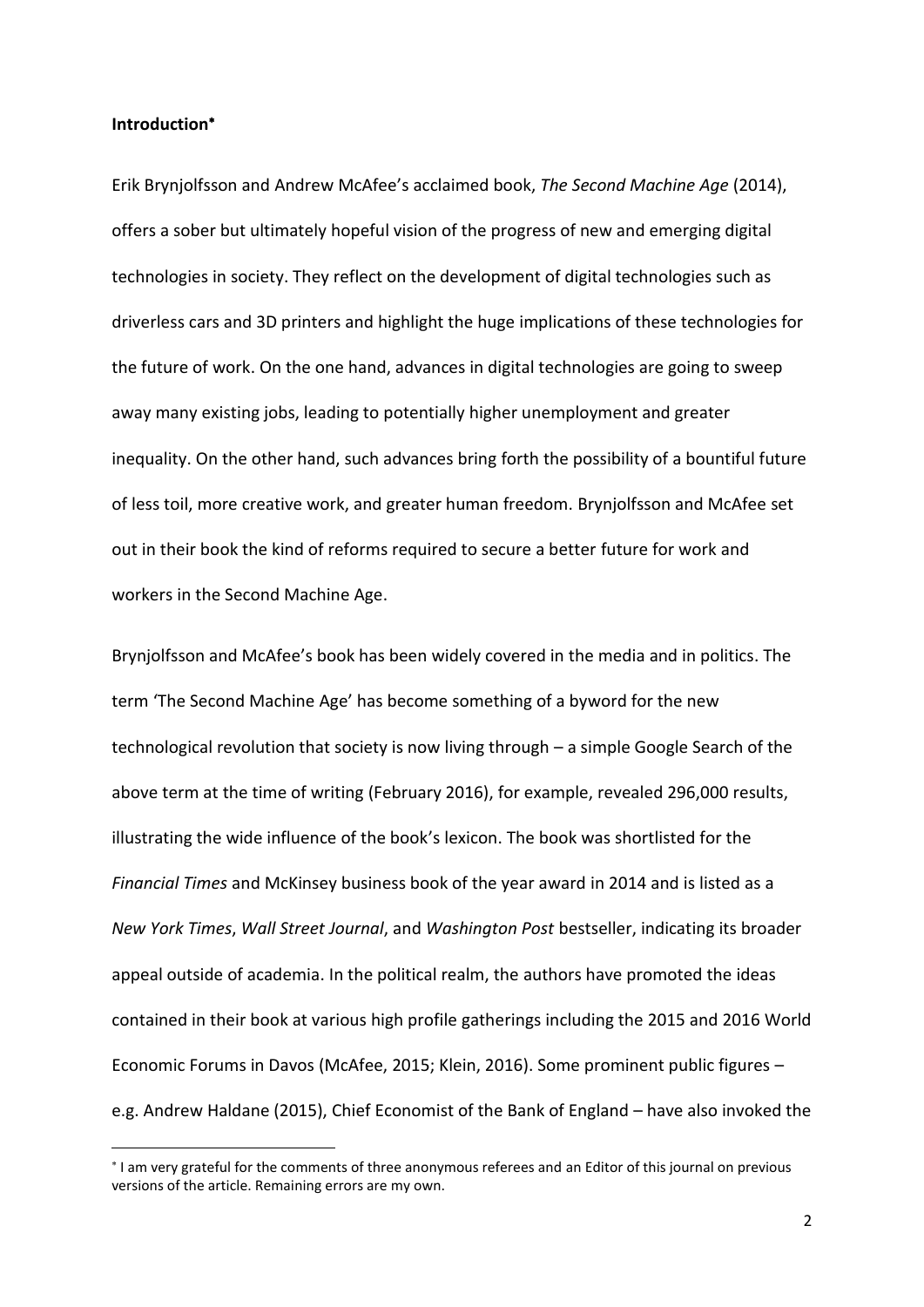book in speeches and articles. Politically, its ideas are seen to present both a warning of how technological progress can impose great costs on society and an opportunity to identify the kind of reforms needed to exploit the 'bounty' afforded by new digital technologies. The book is a key contribution in a broader contemporary debate focused on the implications of digital technologies for the future of work (see e.g. Mason, 2015).

Despite its modern-day relevance and significance, there has been no real critical discussion of Brynjolfsson and McAfee's book in sociological and political economy debates on work (Dyer-Witheford (2015: 184-6) is a partial exception). One objective of this article is to address this gap. The article offers a critique of Brynjolfsson and McAfee's thesis. It argues that the authors fail to uncover the linkages between the politics of production and digital technologies. Rather than being some neutral force operating behind the backs of people, digital technologies are deeply connected to relations of power. These relations, more directly, influence the form, direction, and outcomes of digital technologies, including within the work realm. The article supports and promotes an alternative view of the progress of digital technologies that is rooted in an understanding of the political economy of capitalism. In this respect, it draws on and applies ideas and concepts from Marxian political economy.

#### **Envisioning the future of work**

Brynjolfsson and McAfee's book can be seen as part of a long-standing literature that envisions the future of work and life in a technologically advanced world. Karl Marx (1976) together with J.M. Keynes (1963), for example, foresaw great transformations  $-$  for good and ill – from the advance of technology under capitalism. Others like Daniel Bell (1973) and Alvin Toffler (1970), writing from very different ideological standpoints, have tackled the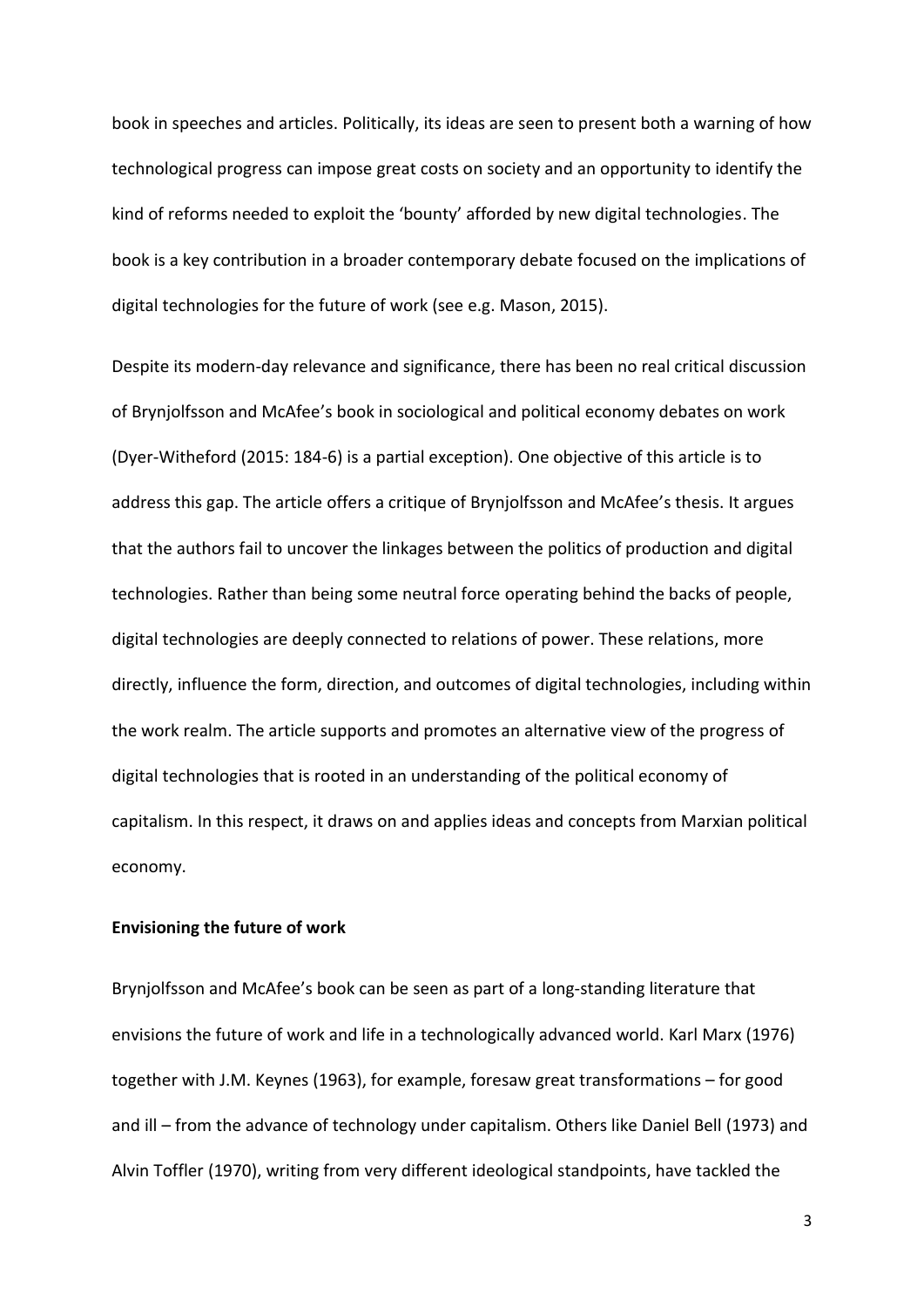social and economic changes wrought by new technology. In the literary world, too, works such as Aldous Huxley's *Brave New World* (1970) and Kurt Vonnegut's *Player Piano* (1980) have sought to depict future technological utopias and dystopias.

The focus for Brynjolfsson and McAfee are the digital technologies of the Second Machine Age (the Industrial Revolution is seen as the 'First Machine Age'). They highlight the massive and continuous improvements in computing power and show how these improvements have created the basis for great advances in robotics and artificial intelligence. Where previously robots were limited in their use and application, they can now be used and applied in many different contexts. Of interest here is the way that the authors see digital technologies transforming the realm of work. Here they offer contrasting views – both negative and positive  $-$  of how the application of digital technologies will affect work, its volume and content.

On the negative side, digital technologies threaten to eliminate many of the jobs currently held by workers. Manual, routine jobs remain most vulnerable to automation but there is also scope for machines to replace non-manual, non-routine jobs, including several high paying ones. Advances in robotics mean that machines can replace jobs that have thus far survived automation. The task of driving a car, for example, has proved difficult for machines to master. With the advent of driverless cars, however, the human tasks of taxi driver and trucker may be under threat. Robots that can lift heavy objects and navigate their way around warehouses may extinguish the human occupations of factory and warehouse operative. The design and spread of new digital technologies capable of diagnosing diseases, translating languages, and writing media reports, may also put at risk some high paid medics, translators, and journalists. Brynjolfsson and McAfee link the rise of digital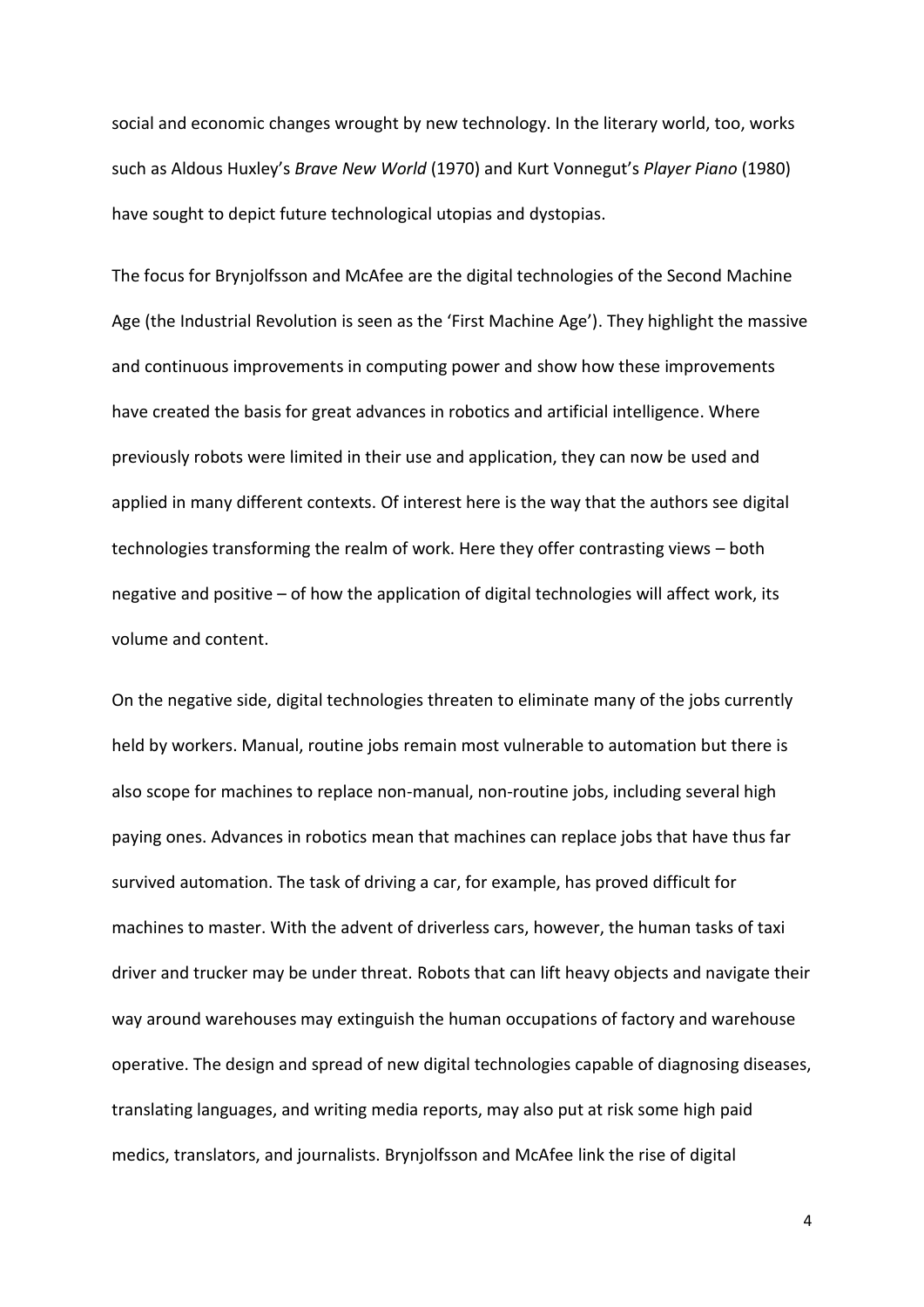technologies to the polarisation of the labour market. In their view, unemployment results from workers possessing "ordinary' skills' or the wrong education (Brynjolfsson and McAfee, 2014: 11).

Beyond displacing many existing jobs, digital technologies are also set to increase inequality (or 'spread') in society. Brynjolfsson and McAfee (2014: 148-9) see the prospect of a 'winner-take-all-economy', in which the income, wealth, and life chances of a small elite soars ahead of the rest of society. They highlight the rise in income inequality and fall in labour's share of income in the developed world over recent decades as evidence of the regressive effects of technological change (Brynjolfsson and McAfee, 2014: 132-34).

On the positive side, the authors see scope to overcome the costs of digital technologies, provided society undergoes certain changes and reforms. Technological unemployment, they suggest (2014: 182), can be prevented by society thinking more creatively about the things it needs and wants to consume. Humans possess certain unique qualities such as ideation and creativity (191-92) that, when combined with the best available digital technologies, can be used to create new sources of consumption and work in the future. By harnessing 'the freed-up time and energy of the people whose old jobs [have been] automated away' (182), society can generate the employment required to prevent mass unemployment. What is needed is the imagination and entrepreneurial flair to spot the employment opportunities that will emerge. As for the quality of jobs, Brynjolfsson and McAfee imply that jobs in the future will be superior to jobs in the present. Progress in digital technologies, they suggest, will mean 'less need to work doing boring, repetitive tasks and more opportunity for creative and interactive work' (166). Good jobs in the future will include creative writer, digital scientist, and entrepreneur (see Brynjolfsson and MacAfee,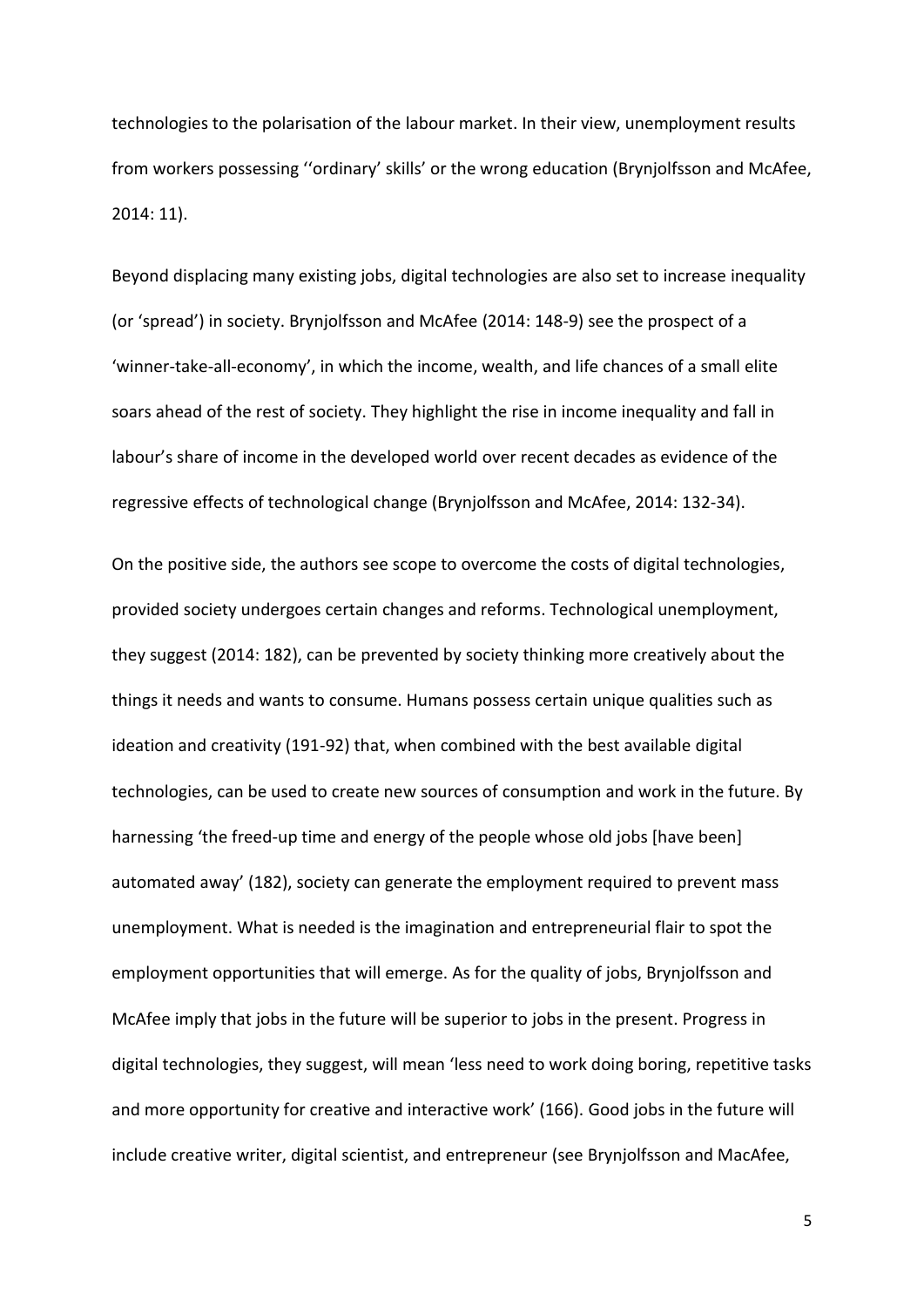2015). While other less good jobs such as gardener and carer may persist (at least until digital technologies eliminate them), the economy will tend towards the creation of 'new and better' quality jobs (ibid.). The latter outcome, in essence, will result from workers finding ways to complement digital technologies. The idea of society 'racing with machines, instead of against them' is promoted by Brynjolfsson and MacAfee as a route to economic and social progress.

The authors also recommend interventions designed to combat rising inequality (or 'spread') stemming from digital technologies. As highlighted above, Brynjolfsson and McAfee's view that new sources of paid employment  $-$  and high quality paid employment at that  $-$  can and will be created in the future suggests that inequality linked to unemployment can be kept at bay. More directly, they support investment in education and infrastructure together with the encouragement of greater immigration and entrepreneurship, to help support higher employment and in turn lower inequality (Brynjolfsson and McAfee, 2014: 208-21). They also consider the merits of other policies including the adoption of a 'basic income', or better still a 'negative income tax' (ibid.: 232-38), to aid those at the bottom of the income distribution.

Notably, the authors distance themselves from more radical reforms (see also McAfee,  $2015$ ) – for example, they reject alternatives to capitalism, preferring instead to work within the confines of capitalist social relations (Brynjolfsson and McAfee, 2014: 231). Their general policy agenda, as they admit, is relatively modest, being concerned with the promotion of higher rates of overall economic growth (ibid.: 228).

Brynjolfsson and McAfee's book, in summary, highlights both the advantages and disadvantages of digital technologies for the work realm. Although their book offers no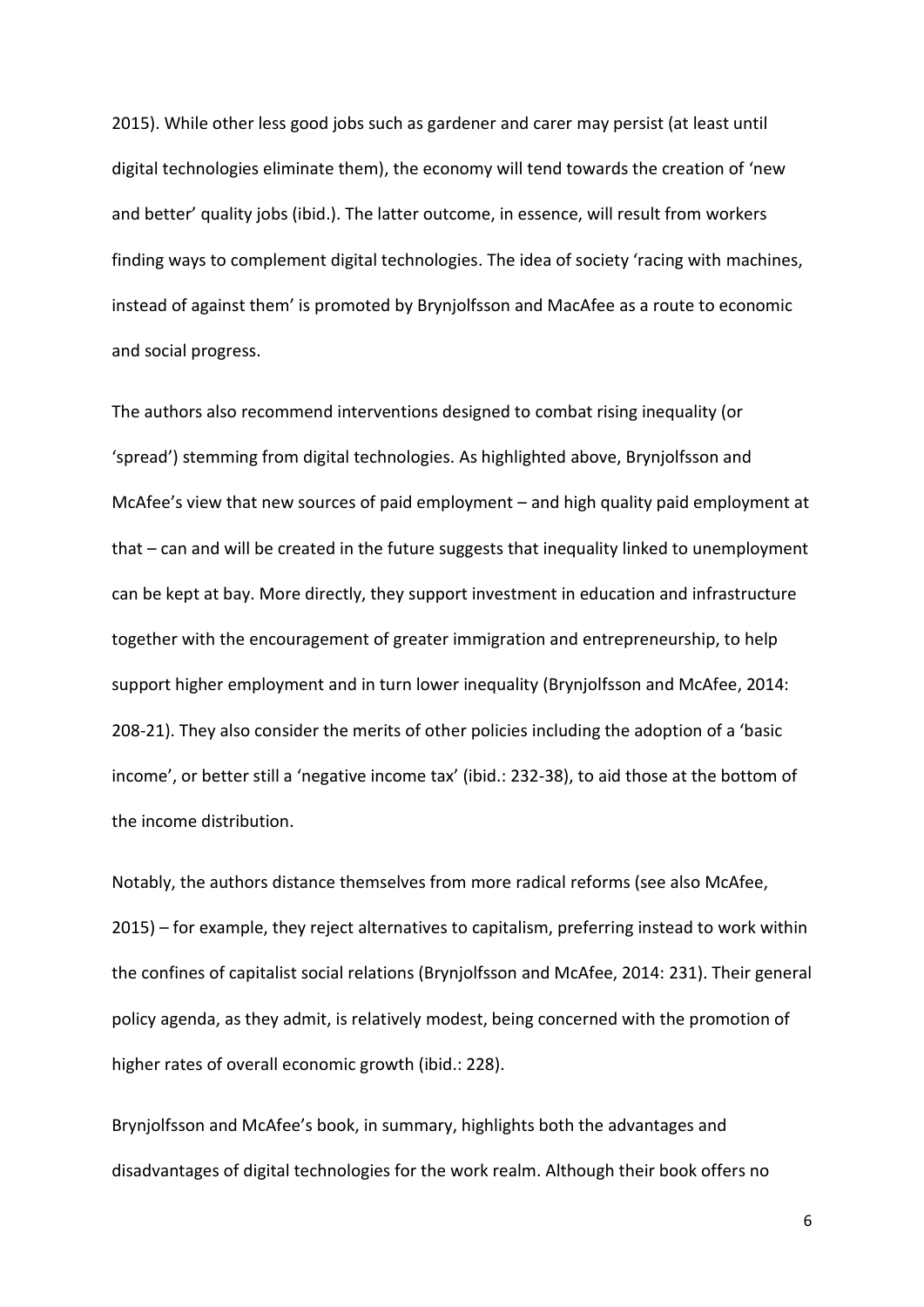decisive verdict on the outcomes of the Second Machine Age, it does suggest that society has the capability to maximise the 'bounty' and minimise the 'spread' from digital technologies. The book is a call for society  $-$  and more directly, policy-makers  $-$  to harness digital technologies in a way that secures a better future for work and humanity more generally.

## **Second thoughts on the Second Machine Age**

The thesis of Brynjolfsson and McAfee, while interesting and provocative, contains critical flaws. Firstly, the authors fail to recognise how digital technologies are themselves products of unequal power – they are not neutral as such, but rather are created, harnessed, and reproduced under conditions where power resides with capital, not labour. This means that what kinds of digital technologies get produced, how they are used, and what outcomes they yield, are at least partly dependent on the interests of capital and its representatives.

There are two interrelated points to make here. The first relates to the objective of digital technologies. Insofar as these are developed under capitalism, they have as their primary objective the goal of increased surplus value production. Here the notion of 'surplus value' refers to the additional value created by workers in production that is not remunerated by wages – in effect, it represents the unpaid work time of workers and this time constitutes the source of capitalist profit (for a presentation and defence of the labour theory of value, see Elson, 1979; Foley, 2000; Fine, 2001). The point here is that digital technologies are defined and limited by the quest for surplus value  $-$  they are not unbounded. If digital technologies jeopardise surplus value production, then they will be blocked by capital. The second point relates to the consequences of digital technologies. To the extent that the latter are used for the purposes of surplus value production, they will lead to outcomes that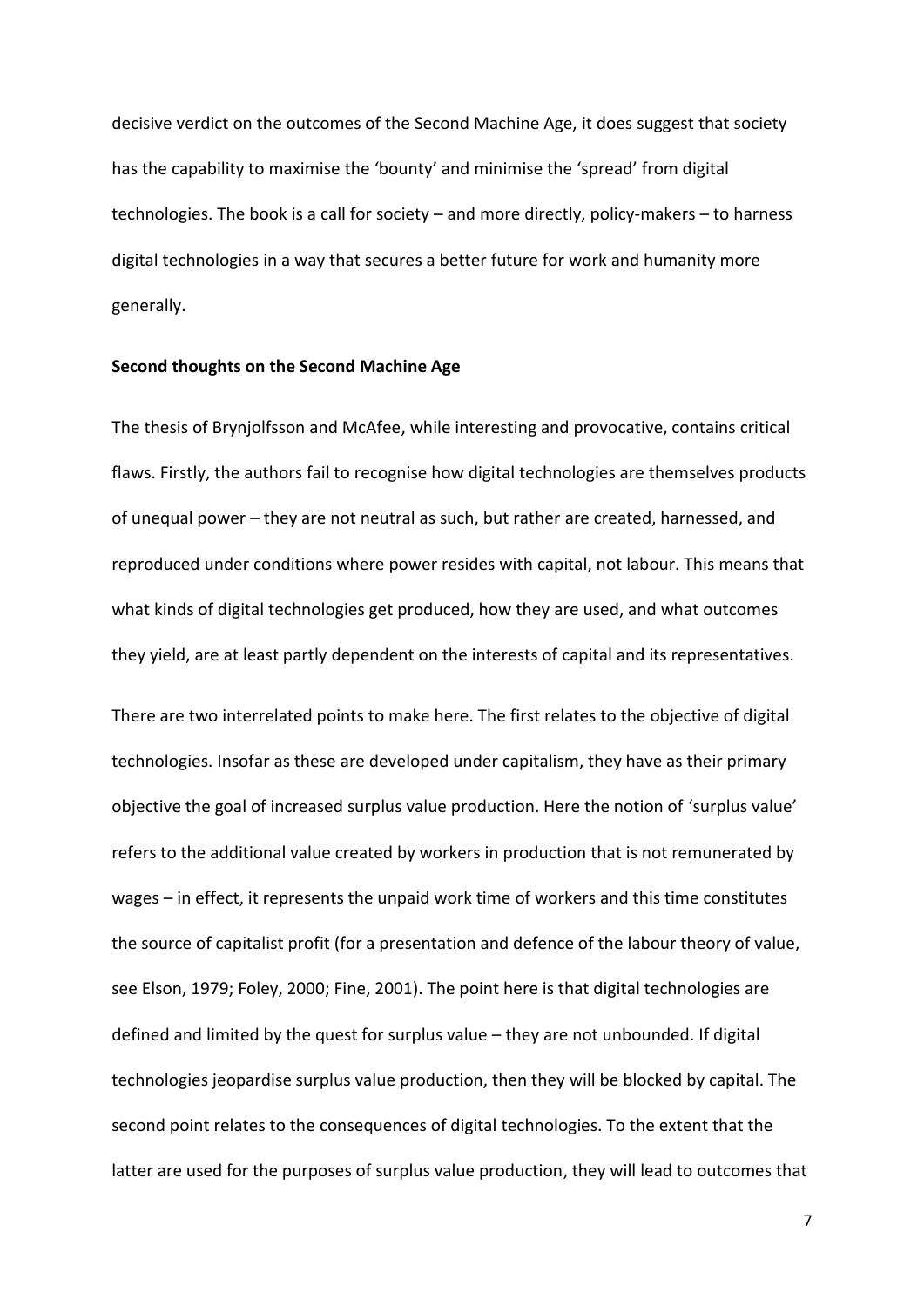are favourable for capitalist employers and unfavourable for workers. Digital technologies can and often are used to facilitate exploitation and in this sense they represent no necessary friend of workers.

To illustrate the points made above, consider how digital technologies have actually been used. Take the example of Mechanical Turk, operated by Amazon (Bergvall-KÂreborn and Howcroft, 2014). Mechanical Turk is a 'crowd employment platform' that firms use to secure digital labour. It enables firms to accomplish small data processing tasks at much lower cost than if they relied on more traditional sources of paid employment. It has a key role in what some have described as the 'peer' (or 'gig') economy (see Friedman, 2014). Brynjolfsson and McAfee (2014: 243) specifically endorse crowdsourcing, including Mechanical Turk and other similar platforms such as TaskRabbit (indeed they refer to their own use of TaskRabbit in the writing of their book). 'Peer economy companies', in their view (ibid.: 245), 'are examples of innovations that increase the value of human labour rather than reducing it', and their growth ought to be encouraged by policy-makers.

As argued by Bergvall-KÂreborn and Howcroft (2014), however, Mechanical Turk (and other similar crowd employment platforms) has clear negative effects on the quality of work. Not only does it mean workers being assigned to dull and repetitive tasks, it also entails their being paid at rates well below minimum wage and with no social protection. The platform enables firms to bypass normal labour standards, and by rendering workers as less visible and more remote, leads firms to ignore their moral responsibilities. Bergvall-KÂreborn and Howcroft (2014: 221) see Mechanical Turk as a technology 'leveraged by capital to capture and alienate labour power'. It represents, in other words, a means to exploitation and profit.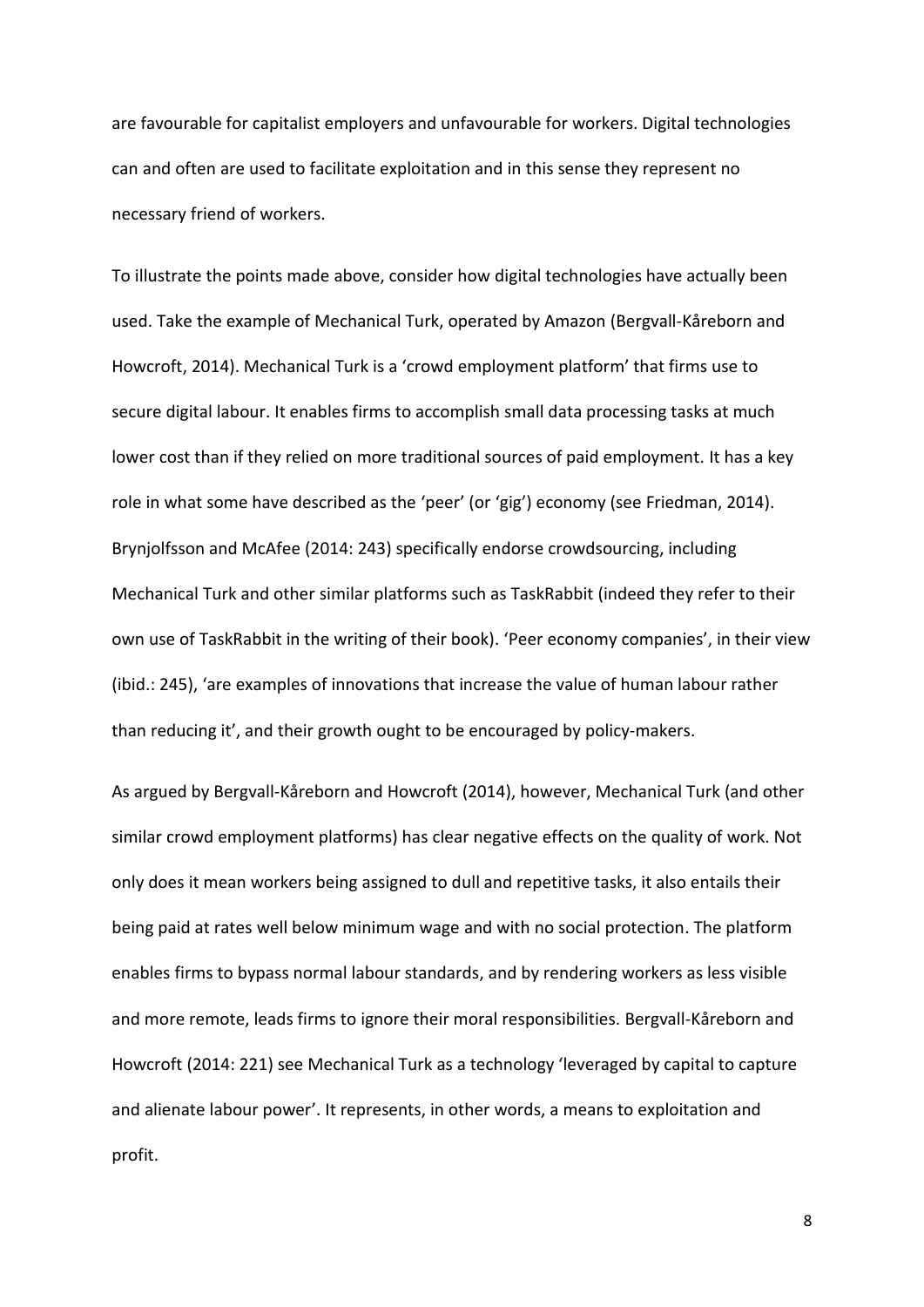Within more conventional work settings, capitalist employers can use digital technologies to increase surplus value production. For example, they can get workers to wear electronic devices that measure and monitor, on a moment-by-moment basis, their health and wellbeing. These devices are often marketed as part of 'wellness' programmes; however, their aim and effect is to increase the amount of work performed by workers. This increase comes about not because workers are 'happier' about their work and lives, but rather because they are subject to increased surveillance and longer hours of work (often outside the workplace) – ironically, the pursuit of 'wellness' can lead to a more stressed and anxious workforce (Davies, 2015; Cederström and Spicer, 2015). Within Amazon warehouses, to take one infamous case, digital technologies are used to measure and monitor workers' performance – the consequence of this 'digital Taylorism' is to dehumanise the workplace (Schumpeter, 2015). Capitalist employers, to give another example, can also now use sophisticated digital scheduling devices that fit workers to work in a more precise way, thereby reducing the porosity of the working day (Luce, 2015). These examples illustrate how capitalist employers are able to shape the design and operation of digital technologies to realise their own goals, at the expense of those of workers.

The problem with Brynjolfsson and McAfee is that they see digital technologies in essentially apolitical term – there is more in their book on the power of computers than on the power of capital – and as such they fail to explain how these technologies are and will be used in ways that increase the exploitation of workers. The authors, to be sure, recognise issues of power – they do so, specifically, when considering the problem of 'spread' in society. Here however, power is treated almost as an after-effect of digital technologies. What the authors fail to show is how power affects the selection and evolution of digital technologies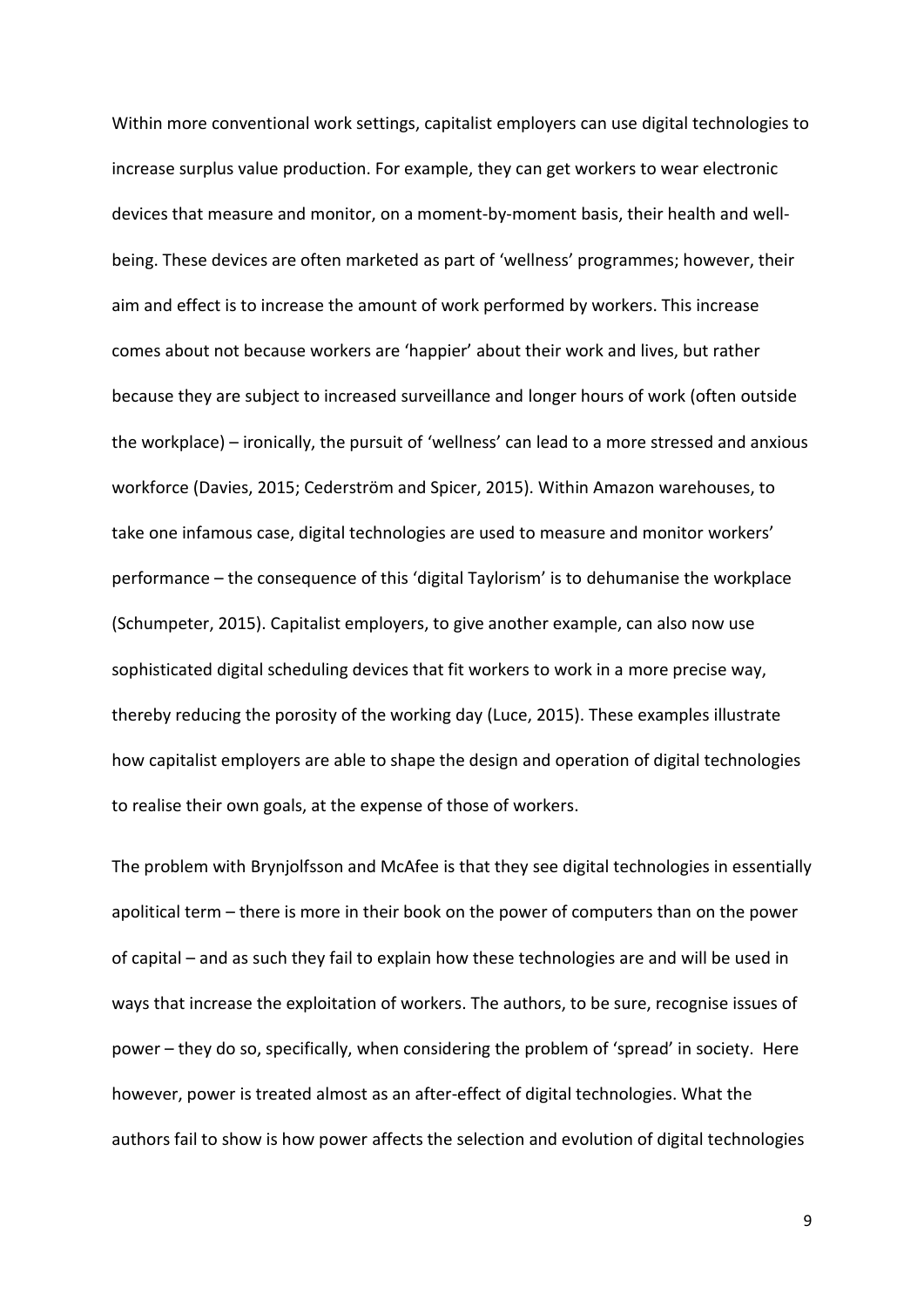on an ongoing basis – that is, they fail to identify the essential political nature and content of digital technologies.

A second related point can be made here. This relates to the limits imposed by surplus value production on the replacement of labour by digital technologies. The need for capital to ensure that surplus value is produced creates a tendency for capital to use labour within production even where digital technologies may allow for its replacement. The realisation of surplus value as profit also provides a reason for capital to keep workers in paid work so as to maintain levels of effective demand. Huws (2014: 7-8), in a similar vein, shows how digital technologies have not lessened paid work, but rather have maintained and even increased it  $-$  they have done so, specifically, by creating new space and opportunities for commodification (see also Fuchs, 2014; Dyer-Witheford, 2015). Take the example of digital devices such as mobile phones. New jobs have been created not just through their production, distribution, and sale, but also via their use  $-$  these devices, in particular, have become valuable means for advertising, turning the private realm in which friends and family communicate with one another into new sources of profit-making (Huws, 2014: 14- 16). The persistence and indeed expansion of paid work, as emphasised by Huws, reflects on the broader necessity under capitalism to use labour in the production and realisation of surplus value. The fact that 'more and worse jobs' can be created in the future despite, and indeed because of progress in digital technologies, is ignored by Brynjolfsson and McAfee.

There is also the argument, related to the point made above, that capital will forgo expensive investments in digital technologies where it can achieve its goals more cheaply via the use of low cost labour. Brynjolfsson and McAfee see the spread of digital technologies as a remorseless and inevitable process. They ignore how, under conditions where firms are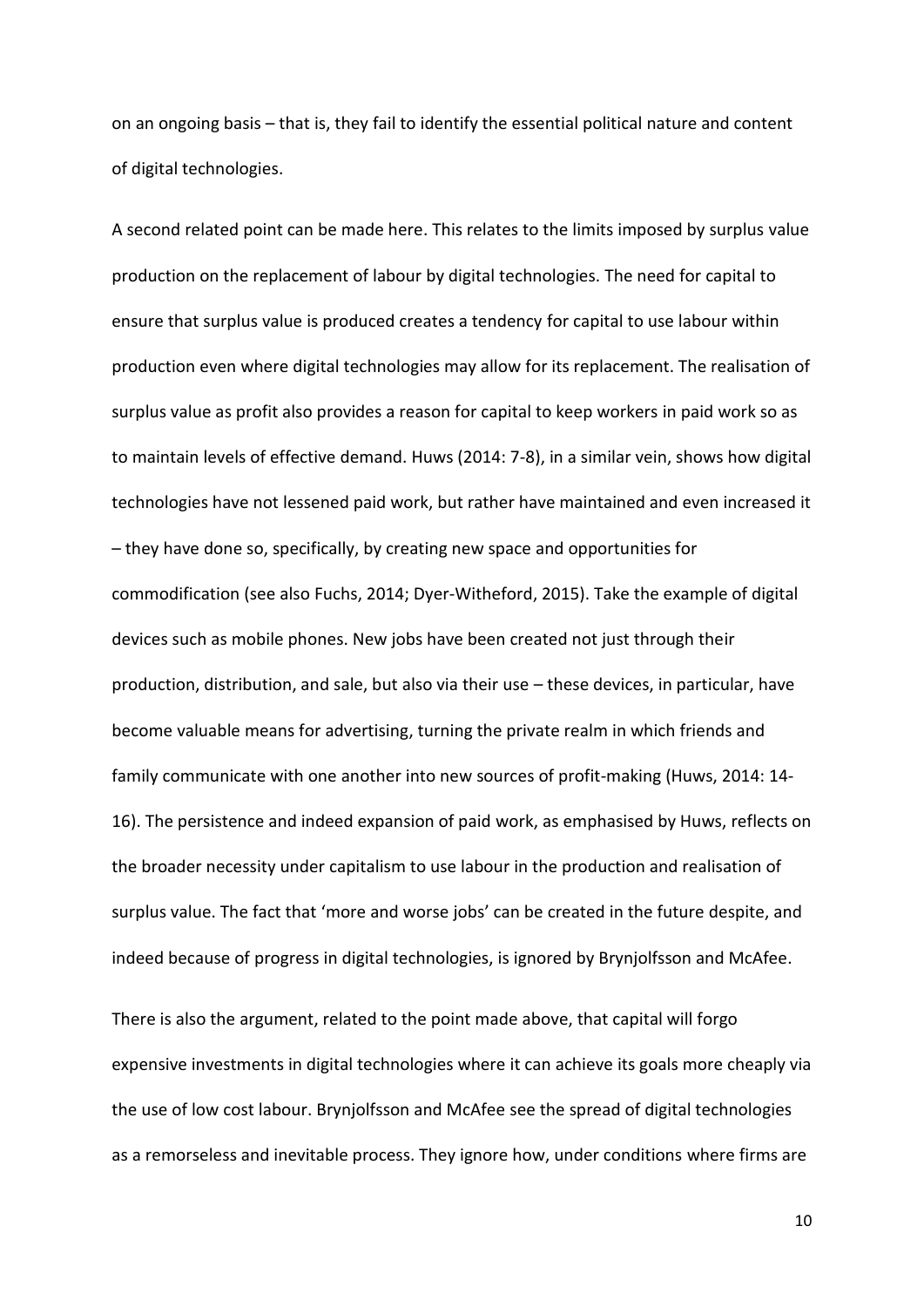'financialised' and hence subject to pressure to make profits in the short-term, investments in digital technologies may be delayed or thwarted (Lapavitsas, 2011; Thompson, 2013).

Three further points can be made here. The first relates to issues of gender. Feminist writers (e.g. Wacjman, 2006; 2010) have highlighted how digital technologies both reflect and shape gender power relations. One aspect stressed is the way that women are underrepresented in the processes and practices of technological innovation and how this can lead to the reproduction of gender inequalities. 'Women's employment in the information technology, electronics and communications (ITEC) sector', as Wacjman (2010: 145) reports, 'is much lower than their participation in the workforce generally, and it is declining in most industrialised countries'. The argument of feminist writers is that the design of digital technologies needs to be opened up to more women if gender equality is to be realised. Brynjolfsson and McAfee, by contrast, have nothing to say on gender and gender differences. They show how digital technologies affect the 'spread' between rich and poor, but fail to show how the same technologies can serve to embed power inequalities between men and women. The non-neutrality of digital technologies from a gender perspective, in short, is overlooked by the authors.

The second point relates to the potential resistance of workers to digital technologies. Bryniolfsson and McAfee's book is oddly silent on workers' resistance – although they refer to the power imbalances between the winners and losers of digital technologies, they omit to say how the losers (i.e. workers) will attempt to fight back against the winners (i.e. capitalists). If, as argued above, digital technologies lead to an erosion in job quality, then their use is likely to elicit a negative response from workers. Rising inequality linked to the unequal ownership of digital technologies, too, can be expected to prompt some resistance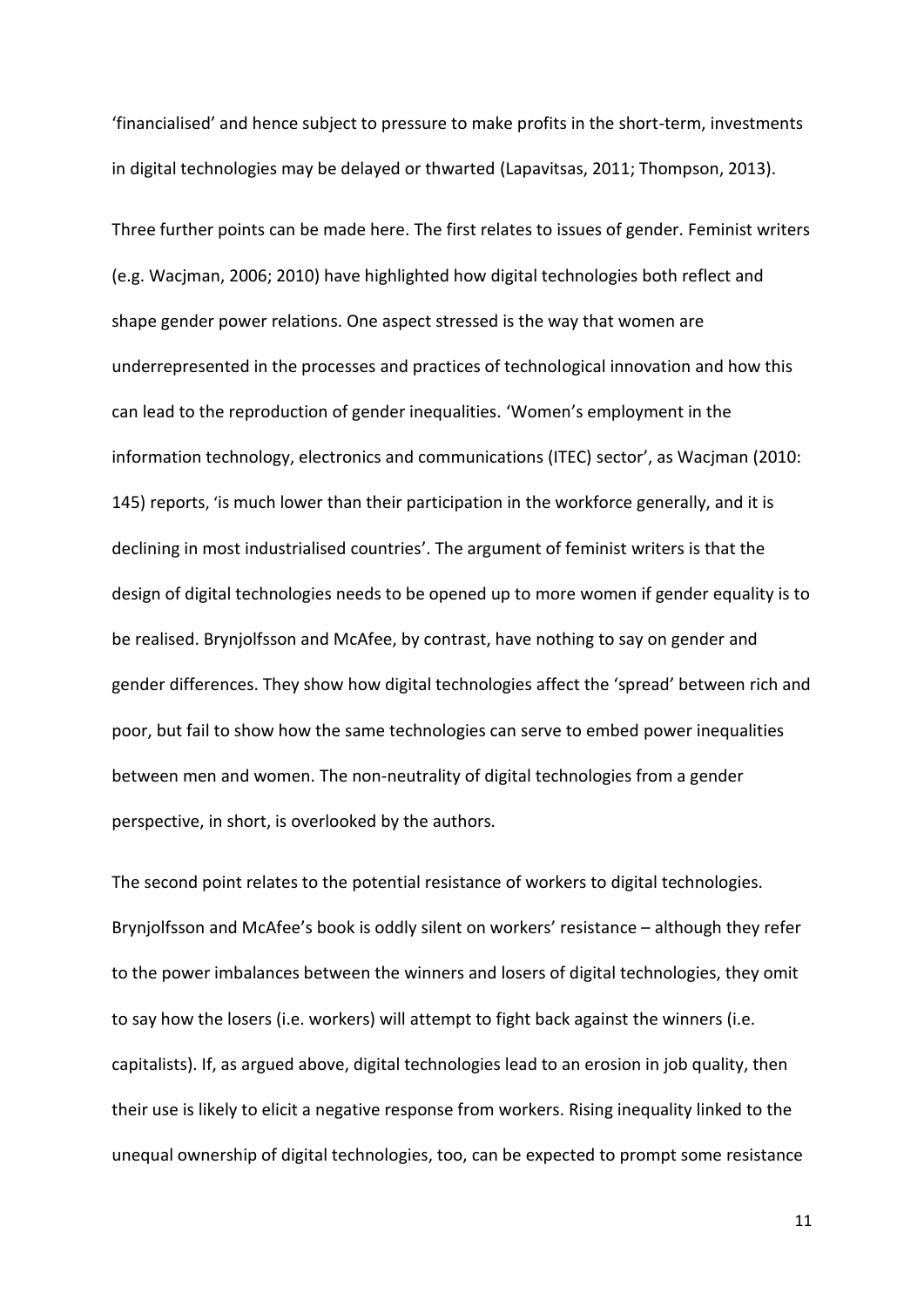from workers. The point is not just that resistance is possible but also that it is necessary in ensuring that workers share in the gains from digital technologies. Without direct and collective resistance from workers, it can be argued that the fruits of digital technologies will flow disproportionately to capital.

Brynjolfsson and McAfee's (2014: 199) advice to workers is not to organise and challenge capital, but instead to gain an education in order to be ready for the changes wrought by digital technologies. Their thesis, in this sense, is incredibly reactionary if not downright conservative. Indeed, McAfee (2015) has openly defended the 'free market' and argued against greater collective regulation of business by the state and trade unions, confirming his conservative credentials. An underlying problem is that Brynjolfsson and McAfee tend to focus their attention on the individual  $-$  they are particularly concerned that individuals acquire the right education to cope with the challenges posed by the Second Machine Age. The collective dimension, including the role of class and class conflict, by contrast, is elided in their book. This blind-spot leads to a failure to see the need for collective action (including changes in ownership) to promote more equitable social and economic outcomes.

The third point concerns the authors' focus on the promotion of more paid work, as if this is the main goal to be aimed for. Their justification is that 'work is beneficial' (Brynjolfsson and McAfee, 2014: 234) not just relative to the alternative of unemployment but also in an intrinsic sense – work, they argue, gives people 'self-worth, community, engagement, healthy values, structure, and dignity' (ibid.). Here, as argued above, Brynjolfsson and McAfee fail to see how digital technologies can undermine the quality of paid work. Specifically, they ignore how the proliferation of digital technologies can be associated with the growth of insecure, episodic, intensive, and low paid work (Huws, 2014; Dyer-Witheford,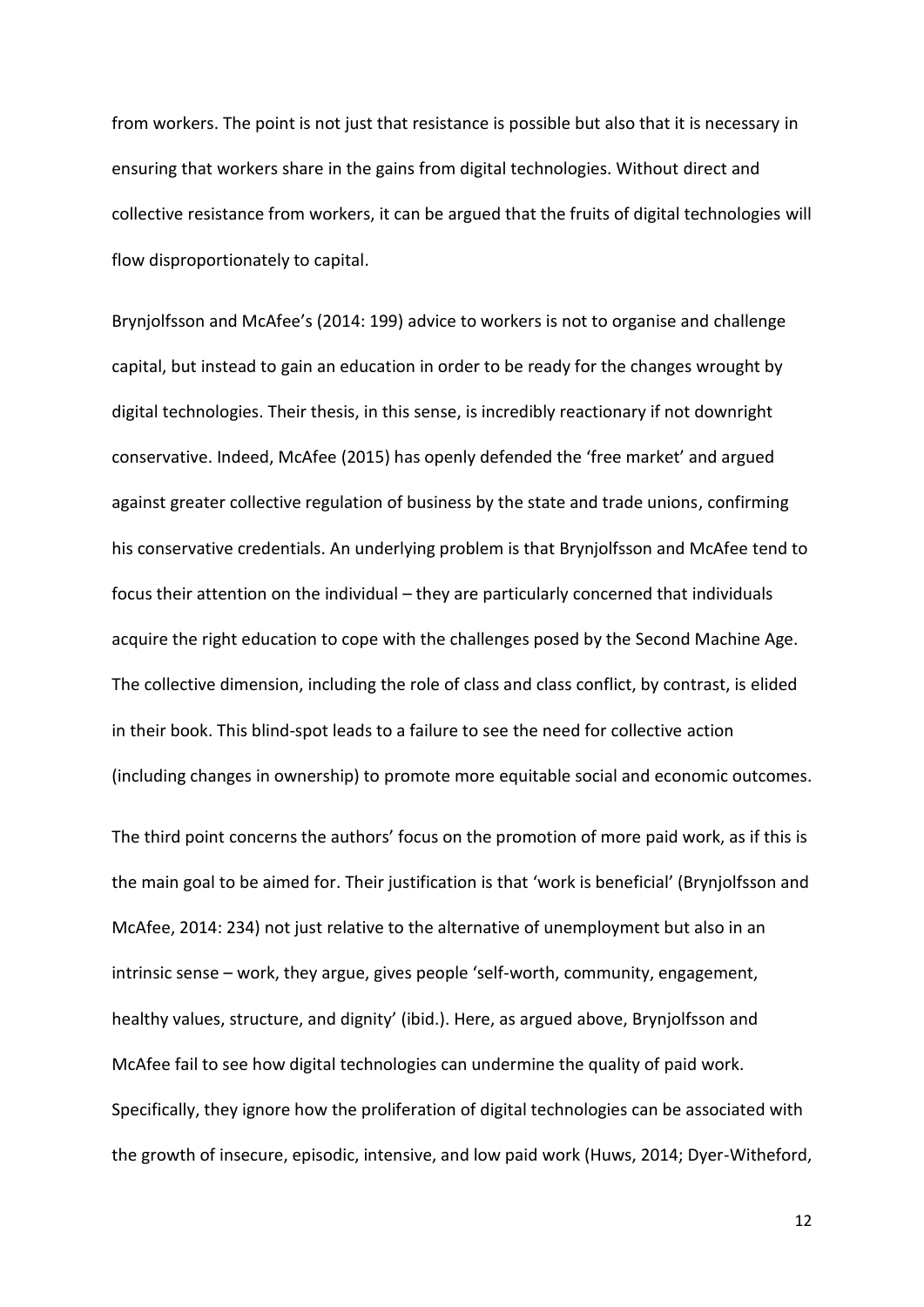2015). In addition, the authors overlook the value of promoting a life beyond work and in their focus on creating more paid work they perpetuate the myth  $-$  convenient to capital  $$ that wage labour is the main means to fulfilment in society. They equate a 'healthy society' with 'an economy of workers' (Brynjolfsson and McAfee, 2014: 237) when it can be argued that the former is actually better achieved in a work-less economy (that is, an economy where the volume and duration of work is minimised as far as possible).

# **De-fetishising digital technologies**

At a political level, Brynjolfsson and McAfee identify the potential for digital technologies to lessen drudgery and to extend human freedom  $-$  in this sense they identify correctly an important goal for the use of digital technologies. As mentioned above, however, they fail to see how digital technologies can achieve the opposite outcomes (i.e. more drudgery and less freedom) where they are used by capital to increase profitability - indeed they end up endorsing the pursuit of more paid work, ignoring the benefit of alternative goals including that of achieving less work. Their book, in short, can be argued to subvert the ideal of a better future for work and workers.

The crucial problem is that Brynjolfsson and McAfee fetishise digital technologies. They see these technologies in isolation from issues of ownership and power. They fail to see how such technologies are used under capitalism to promote the interests of capital and how progress in their use for emancipatory ends requires challenging the unequal power at the heart of capitalism.

The fetishisation of digital technologies is repeated in the work of other authors. Mason (2015), for instance, sees digital technologies as creating the basis for a 'postcapitalist'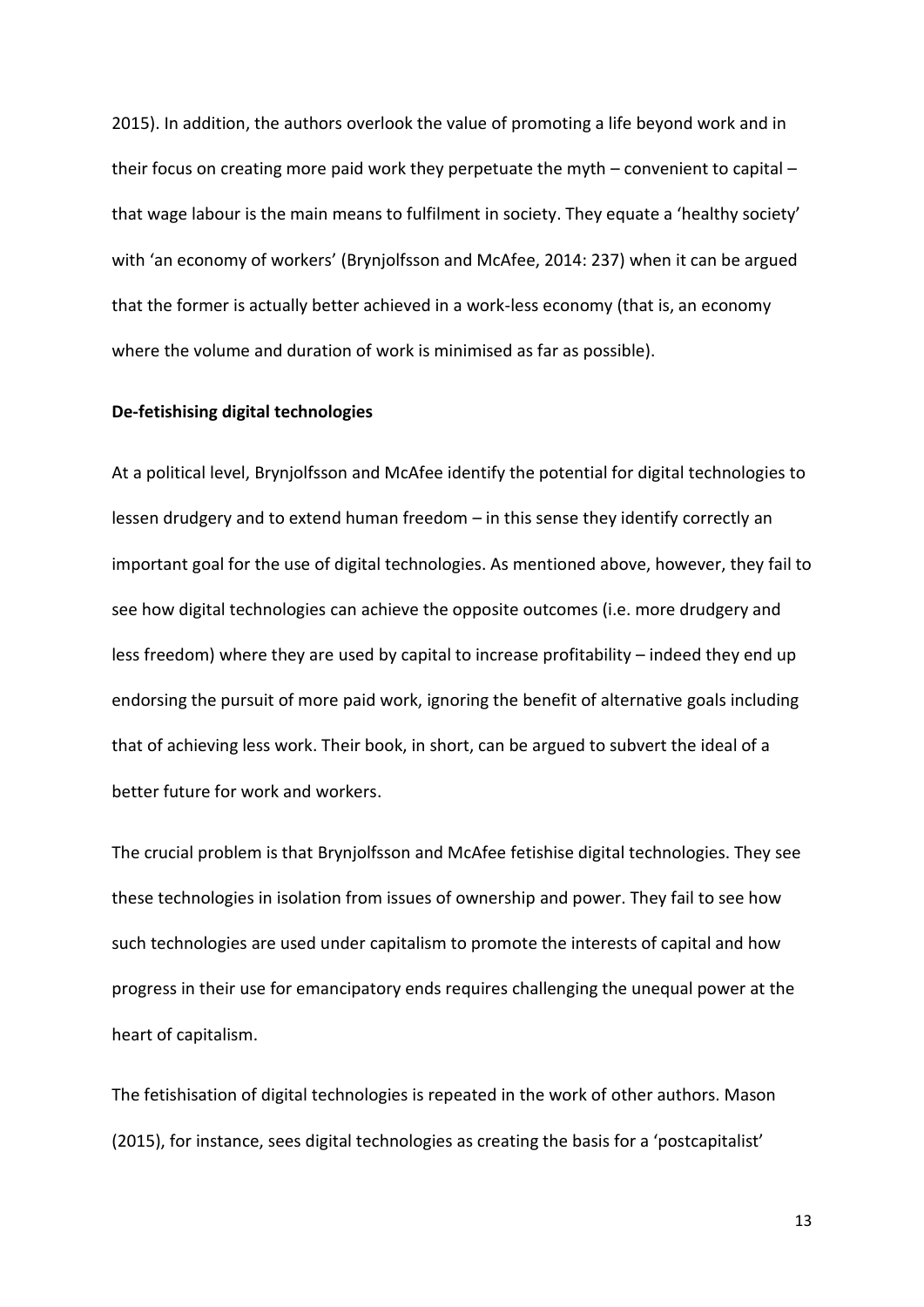society, in which work time will be reduced and leisure time will be expanded. Work under 'postcapitalism' will occur under collaborative and non-hierarchical conditions and will aim to meet real human needs. Mason's thesis derives insight from the Marxian literature. Like the approach of Brynjolfsson and McAfee, however, it neglects the barriers to progressive change created by capital's ownership of production. That is, it fails to show how digital technologies are used to prop up capitalism, rather than negate it, and how the creation and use of digital technologies for ends beyond profit creation requires no less than the transfer in ownership of production from capital to labour.

There are two points to make here. One concerns the importance of the social, economic, and political conditions of production for the development, use, and reproduction of digital technologies. The point is that digital technologies are not to be seen in purely technical and economic terms; rather they are to be viewed as politically and socially defined. Capitalism gives to digital technologies a particular form. It also helps to shape their boundaries and influence their outcomes, both in the sphere of production and distribution. In essence, digital technologies reflect and reinforce the class antagonisms of capitalist production. Books like those of Brynjolfsson and McAfee and Mason are guilty of treating digital technologies in ways that conceal their role in reproducing the power of capital over labour.

The second point relates to the question of reform and the promotion of possible alternative futures. How can society develop and use digital technologies in ways that help to liberate humanity from toil and drudgery? There are several answers to this question. Firstly, within capitalism, support can be given to stronger state-enforced regulations that protect and promote the rights of workers in the digital economy. This could include, for example, new legal protections for workers employed in the so-called 'gig' economy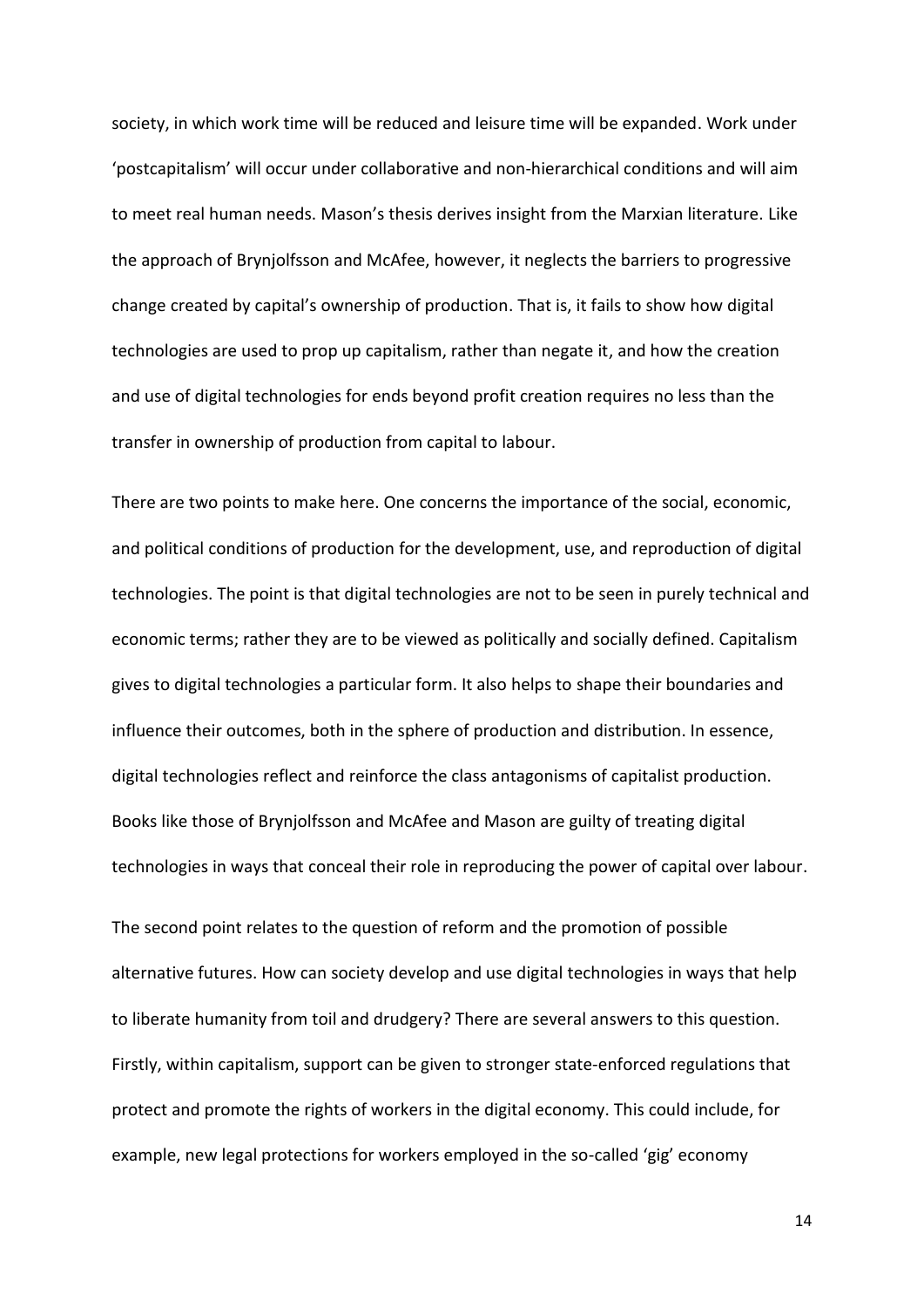(Friedman, 2014). Secondly, moving beyond capitalism, the case can be made for forms of collective and shared ownership of production. Radically, the move to a system of workerowned firms can be seen as the only way for society to realise the full benefits of digital technologies. The obstacles, economic and political, to the realisation of worker ownership remain formidable, but they should not deter our commitment to overcome them.

In summary, only by de-fetishising digital technologies  $-$  i.e. seeing them in their proper political context – is it possible to observe the barriers and opportunities for human flourishing in today's (and tomorrow's) technologically advanced society. It is incumbent on sociologists and political economists of work to stress this point, against those like Brynjolfsson and McAfee who seek to separate digital technologies from the politics of production.

# **Conclusion**

Brynjolfsson and McAfee's book has popularised the idea of the Second Machine Age. Its vision of society being transformed by digital technologies has captured the attention and imagination of academics, politicians, and the wider public. While their book identifies the costs of unemployment and inequality arising from the progress of digital technologies, it also outlines the potential for such technologies to be used to create a better future for work and life. Indeed, it sets out a series of reforms that can be adopted to help maximise the benefits and minimise the costs of digital technologies.

The book's core thesis is fatally flawed, however. Its flaws can be revealed by an application of Marxian political economy  $-$  a task accomplished by this article. The book, in particular, fails to see how digital technologies reflect and reinforce capitalist social relations. The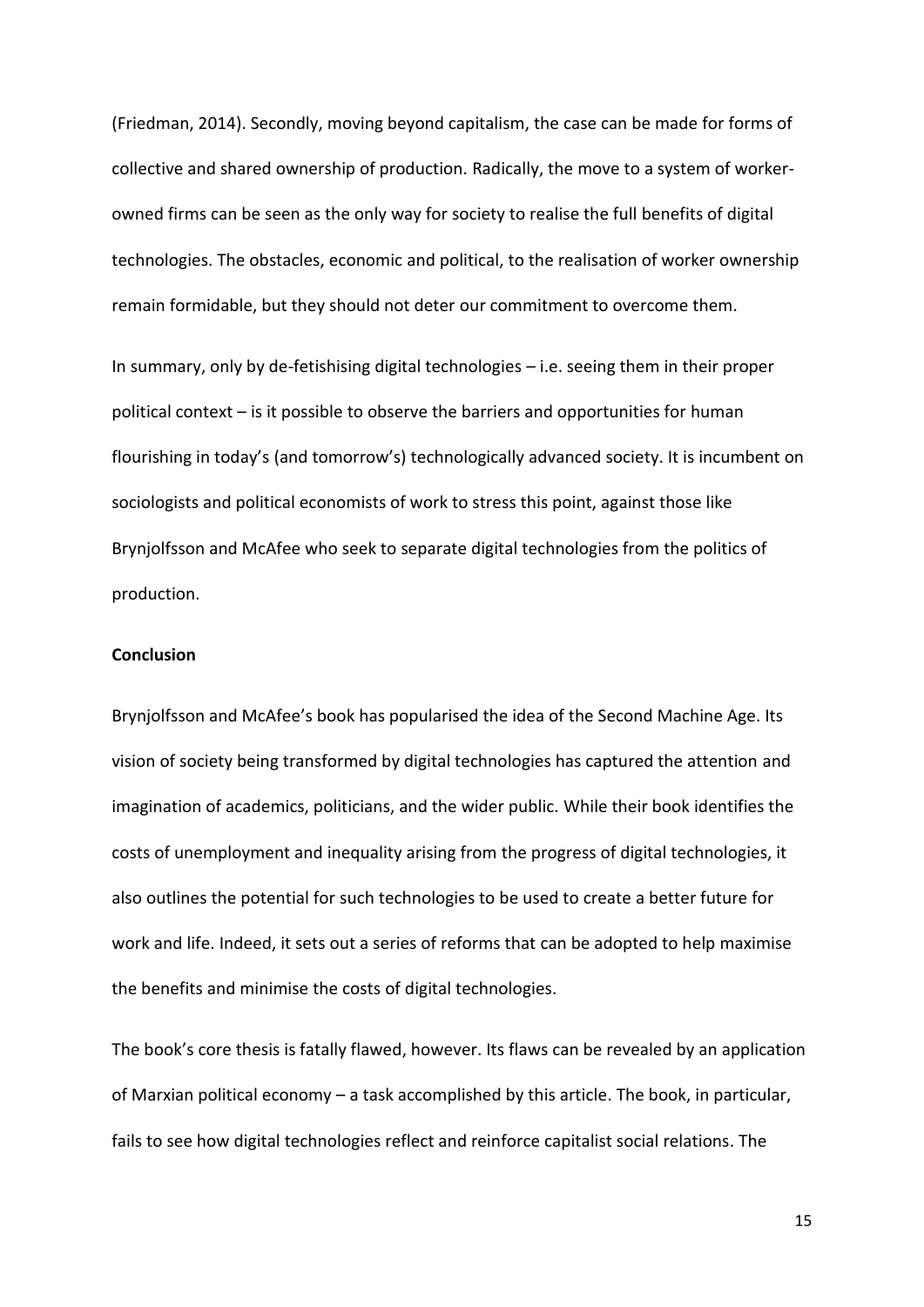imperatives of capitalist production require the continuous creation of surplus value  $-$  this fact necessarily places limits on the development and evolution of digital technologies. These imperatives also mean that the outcomes of digital technologies for workers are often negative. The perpetuation of low paid and low skilled work can go hand-in-hand with the advance of digital technologies. Inequalities of income, gender, and status can also be reproduced, despite and potentially because of digital technologies advancing. The regressive implications and impacts of digital technologies, in essence, stem from the class nature of ownership and the drive for surplus value – they are necessary features of the progress of digital technologies under capitalism. In supporting capitalism and dismissing radical alternatives, Brynjolfsson and McAfee push the readers of their book towards an acceptance of the status quo, in which the interests of capital take precedence over those of labour. In this case, their book blocks rather than supports progressive change both at the level of the work realm and society more generally.

A broader contribution of this article, beyond the critique of Brynjolfsson and McAfee, is to promote an understanding of digital technologies that is grounded in an analysis of the nature and dynamics of capitalism. An emergent literature linked to Marxian political economy is now addressing the politics of digital technologies within capitalism (Fuchs, 2014; Huws, 2014; Dyer-Witheford, 2015). Other modern contributions such as that of Mason (2015), again drawing on Marxian political economy, also promote critical thinking around possible alternative ('postcapitalist') futures in the digital economy. This article, in common with these contributions, supports the application of Marxian political economy in the study of digital technologies.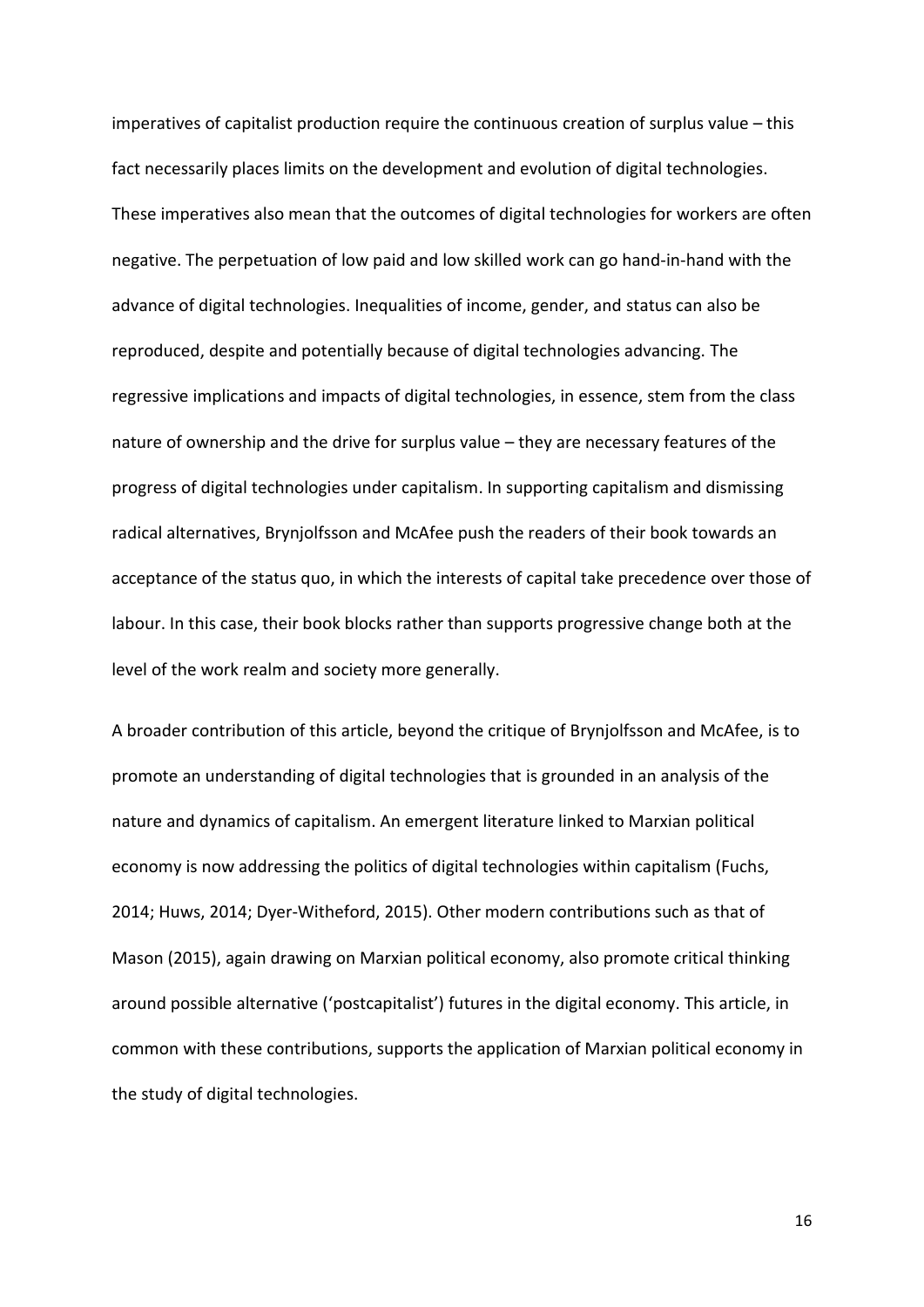Two reasons can be given here for supporting Marxian political economy. The first is that it offers a way to explain how digital technologies are used and operated by capital to further the exploitation of workers  $-$  it fixes attention, in this sense, on the political nature and implications of digital technologies. Secondly, from an ideological perspective, it galvanises critical debate on the need to develop and harness digital technologies in ways that transcend capitalism. In particular, it demands consideration of alternatives to the capitalist ownership of production, including, for example, forms of worker ownership. In short, it helps to promote a radical vision of the future in which digital technologies become means to human fulfilment, rather than tools for increasing profit. In this respect, it seeks to go beyond, and indeed subvert, the ideology of the Second Machine Age.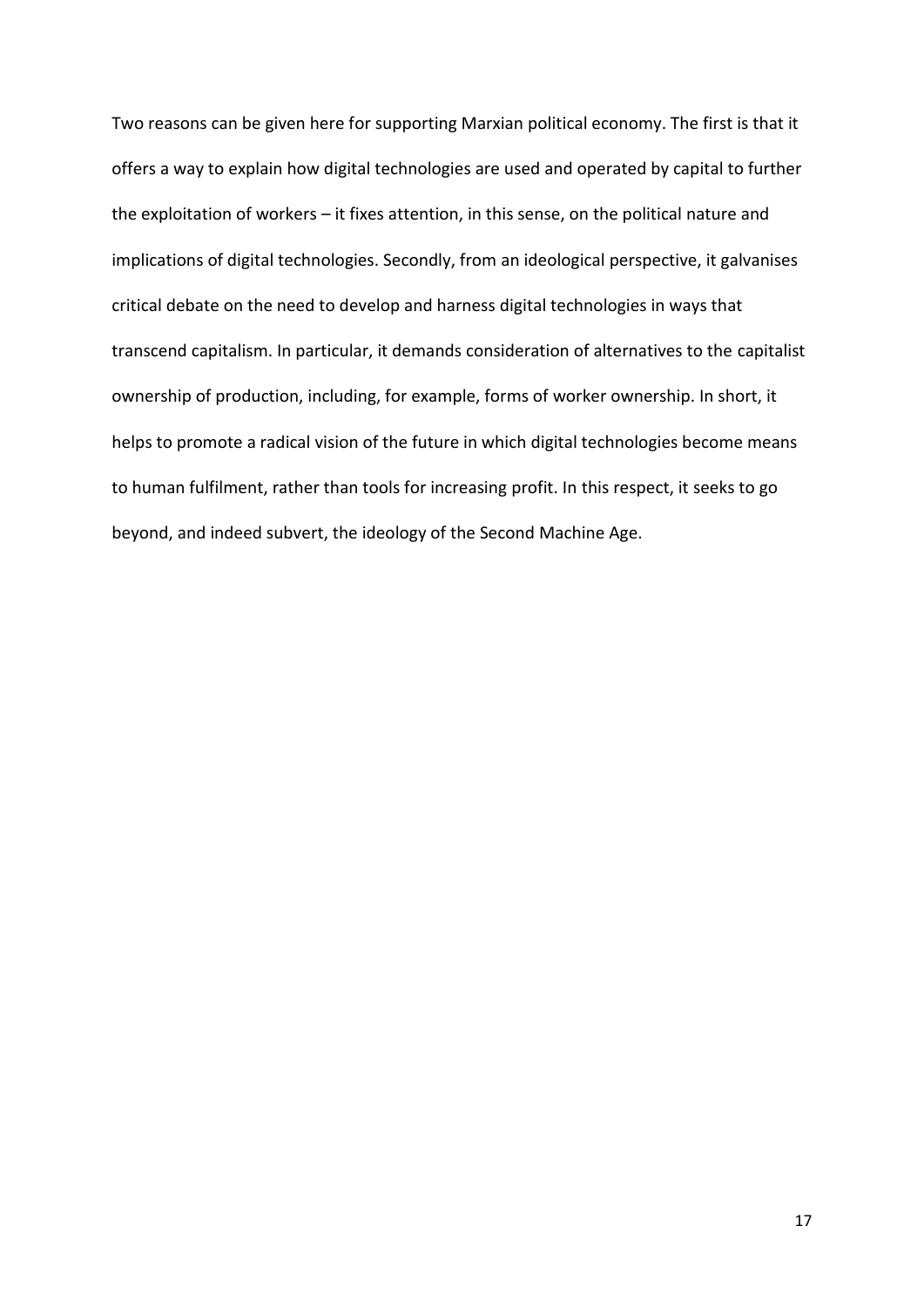# **References**

- Bell D (1973) *The Coming of Post-Industrial Society: A Venture in Social Forecasting*. New York: Basic Books.
- Bergvall-KÂreborn B and Howcroft D (2014) Amazon Mechanical Turk and the commodification of labour. *New Technology, Work and Employment* 29(3): 213–223.
- Brynjolfsson E and McAfee A (2014) *The Second Machine Age: Work, Progress, and Prosperity in a Time of Brilliant Technologies*. New York: Norton.
- Brynjolfsson E and McAfee A (2015) The jobs that AI can't replace. BBC website, 13 September. Available at:<http://www.bbc.co.uk/news/technology-34175290>
- Cederström C and Spicer A (2015) *The Wellness Syndrome*. London: Polity Press.
- Davies W (2015) *The Happiness Industry: How the Government and Big Business Sold us Well-Being*. London: Verso.
- Dyer-Witheford N (2015) *Cyber-Proletariat: Global Labour in the Digital Vortex*. London: Pluto Press.
- Schumpeter (2015) Digital Taylorism. The Economist, 12 September. Available at: [http://www.economist.com/news/business/21664190-modern-version-scientific](http://www.economist.com/news/business/21664190-modern-version-scientific-management-threatens-dehumanise-workplace-digital)[management-threatens-dehumanise-workplace-digital](http://www.economist.com/news/business/21664190-modern-version-scientific-management-threatens-dehumanise-workplace-digital)

Elson D (1979) *Value: The Representation of Labour in Capitalism*. London: CSE Books.

- Fine B (2001) The continuing imperative of value theory. *Capital and Class* 25(3): 41-52.
- Foley D (2000) Recent developments in the labor theory of value. *Review of Radical Political Economics* 32(1): 1-39.
- Friedman G (2014) Workers without employers: shadow corporations and the rise of the gig economy. *Review of Keynesian Economics* 2(2): 171-188.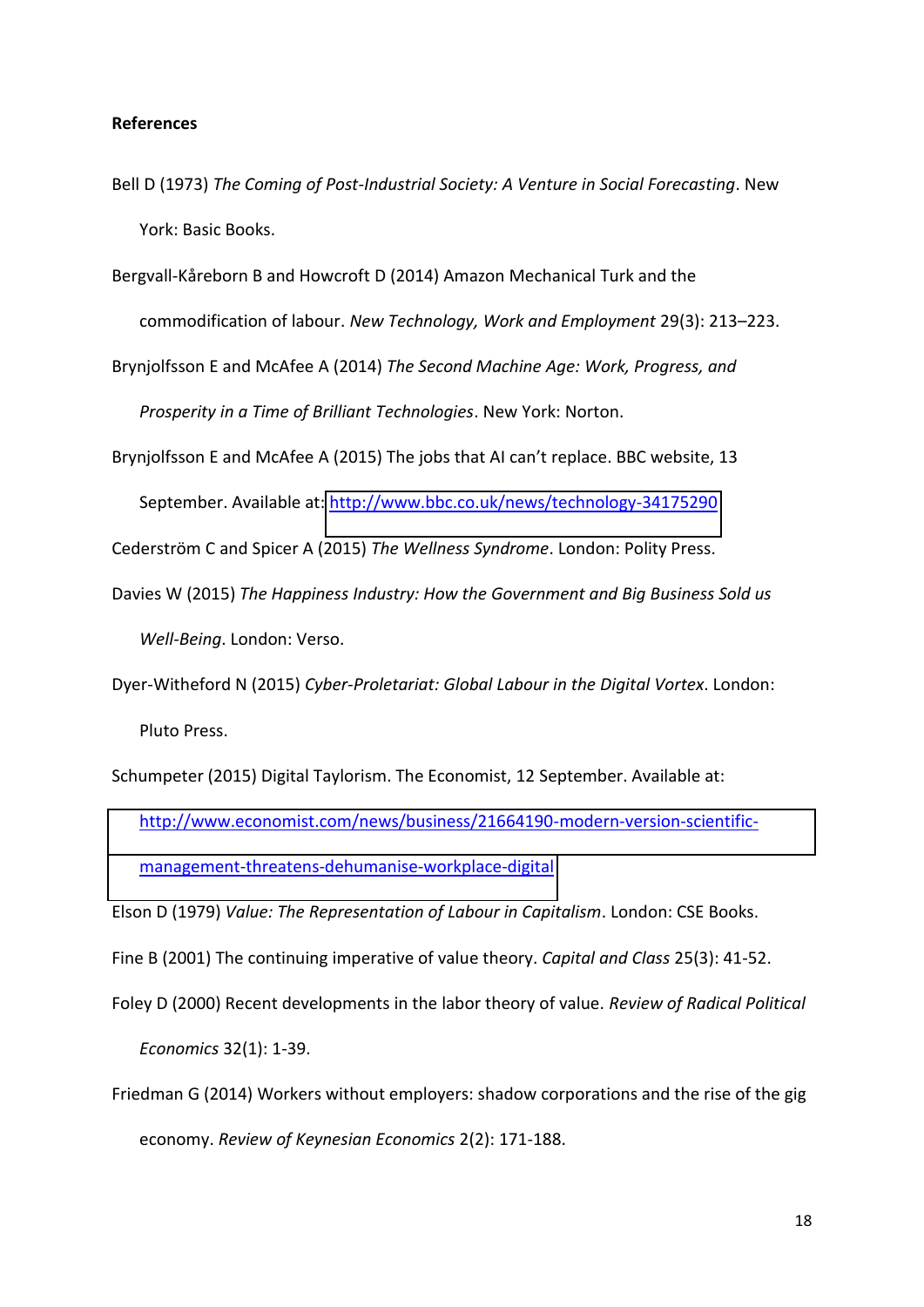Fuchs C (2014) *Digital Labour and Karl Marx*. London: Routledge.

Haldane A (2015) Labour's share. Speech at the Trades Union Congress, London 12th November 2015, Available at:

[http://www.bankofengland.co.uk/publications/Documents/speeches/2015/speech864.p](http://www.bankofengland.co.uk/publications/Documents/speeches/2015/speech864.pdf)

[df](http://www.bankofengland.co.uk/publications/Documents/speeches/2015/speech864.pdf)

Huws U (2014) *Labor in the Global Digital Economy*. New York: Monthly Review Press.

Huxley A (1970 [1931]) *Brave New World*. London: Chatto and Windus.

- Keynes J (1963 [1930]) Economic possibilities for our grandchildren. In: *Essays in Persuasion*. London: Norton, pp.358-373.
- Klein P (2016) Humans, machines and the digital economy spark Davos debates. MIT Initiative on the Digital Economy. Available at:

[http://digitalcommunity.mit.edu/community/sec/blog/2016/01/25/mcafee-](http://digitalcommunity.mit.edu/community/sec/blog/2016/01/25/mcafee-brynjolfsson-discuss-humans-machines-and-the-digital-economy-at-world-economic-forum)

[brynjolfsson-discuss-humans-machines-and-the-digital-economy-at-world-economic-](http://digitalcommunity.mit.edu/community/sec/blog/2016/01/25/mcafee-brynjolfsson-discuss-humans-machines-and-the-digital-economy-at-world-economic-forum)

[forum](http://digitalcommunity.mit.edu/community/sec/blog/2016/01/25/mcafee-brynjolfsson-discuss-humans-machines-and-the-digital-economy-at-world-economic-forum)

Lapavitsas C (2011) Theorizing financialization. Work, Employment and Society 25(4): 611-26.

Luce S (2015) Time is political. *Jacobin Magazine*. Available at:

<https://www.jacobinmag.com/2015/07/luce-eight-hour-day-obama-overtime/>

Marx K (1976) *Capital. Volume 1.* Harmondsworth: Penguin.

Mason P (2015) *Postcapitalism. A Guide to Our Future*. London: Allen Lane.

McAfee A (2015) Defending the free market in Davos. *Financial Times*, 29 January. Available at: [http://blogs.ft.com/andrew-mcafee/2015/01/29/defending-the-free-market-in-](http://blogs.ft.com/andrew-mcafee/2015/01/29/defending-the-free-market-in-davos/)

[davos/](http://blogs.ft.com/andrew-mcafee/2015/01/29/defending-the-free-market-in-davos/)